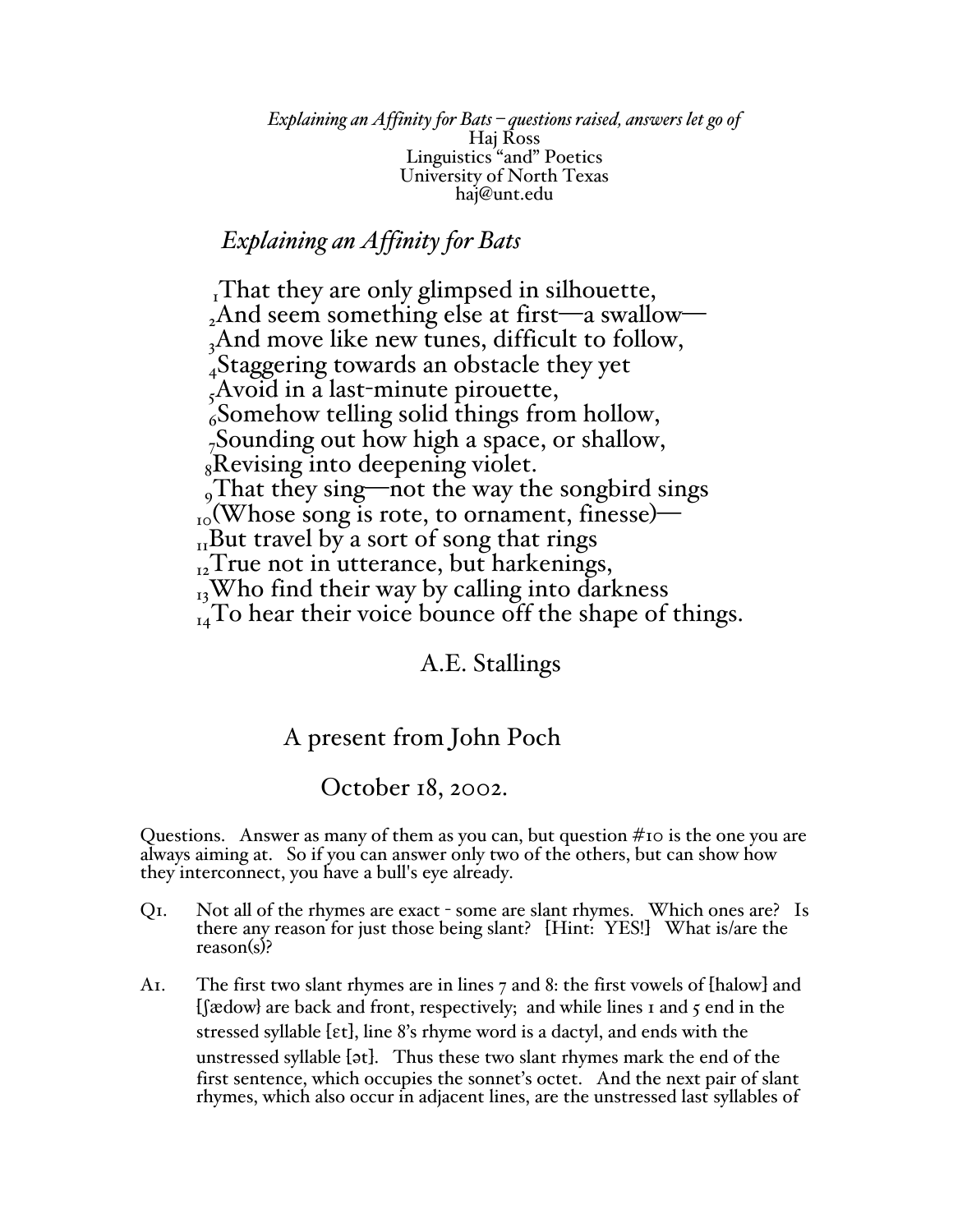<sup>12</sup>*harkenings*, and 13*darkness*, which draw a boundary before the all-important last line (more on which to come).

- Q2. There are many trisyllables in the poem: two amphibrachs ([i. e., trisyllable whose strongly stressed second syllable is flanked by two les strongly-stressed syllables], one of these being in the title, both being participles of Latinate verbs): do these two verbs have anything to do with each other and with what the poem is doing? [Hint: you bet]
- A2. To *explain* something is to use words, whether oral or written, to resolve a mystery, solve a puzzle. Its Latin root is cognate with our humble monosyllable *plain* – to explain is to make something plain, simple, transparent. To *revise* is to change words, or perhaps thoughts; its root, *visus*, is the past participle of the Latin verb *videre* – to see. So revising is seeing anew, getting a different slant on, and saying different words to go with this new perspective, or view. Thus both of the only two amphibrachic words have to do with putting things into words – and the poet's life revolves always around the search to find words to go with perceptions.
- Q3. Aside from the two anapestic trisyllables that end lines 1 and 5, and the lone amphibrach that begins line 4, the other eight trisyllables in the poem are all dactyls. Can an interesting corridor be drawn that begins and ends with one of the three line-final trisyllables, goes through the third one, and passes through four others?
- A3. The three line-final trisyllables are *silhouette*, *pirouette*, and *harkenings*; as we see below, an arc can be passed through these three, and also through the following four dactyls: *difficult*, *obstacle*, *violet*, *ornament*, all of which end in unstressed final syllables, the first three of which contain an [l].

That they are only glimpsed in silhouette, And seem something else at first—a swallow— And move like new tunes, difficult to follow, Staggering towards an obstacle they yet Avoid in a last-minute pirouette, Somehow telling solid things from hollow, Sounding out how high a space, or shallow, Revising into deepening violet. That they sing—not the way the songbird sings (Whose song is rote, to **or** nament, finesse)— But travel by a sort of song that rings True not in utterance, but harkenings, Who find their way by calling into darkness To hear their **v**oice bounce off the shape of things.

The light blue curved line passes through the boldfaced metrically strong syllables in these seven words; it leads our eyes to the most important area of the perhaps most important last line of the poem.

Q4. There are only eight [v]'s in the poem, six in lexical items. Do five of these form a corridor? If so, how is it related to the corridor in  $\#3$ ? What two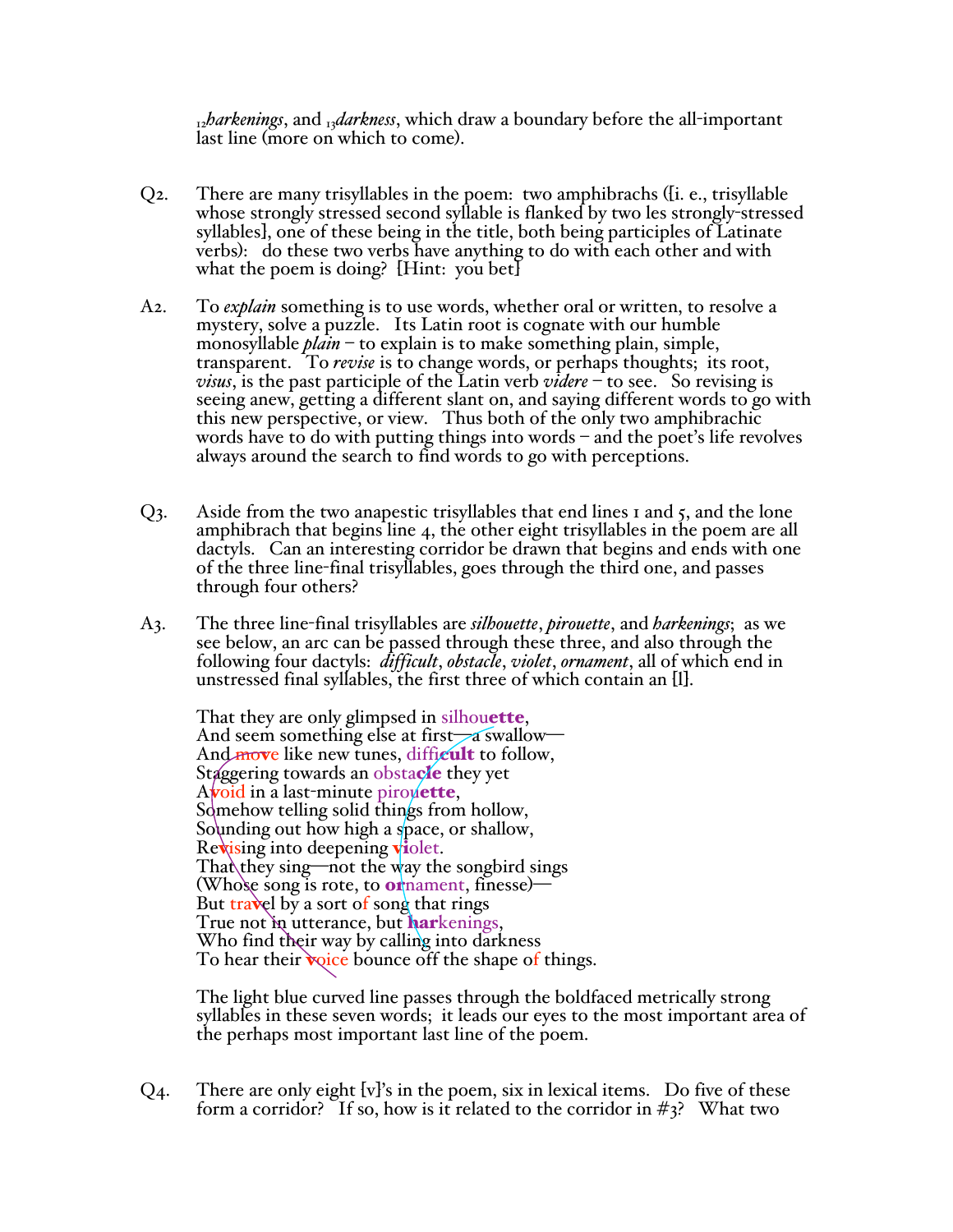words in this corridor are most heavily involved in the work of the poem? Where is the other lexical [v]?

- A4. The six lexical [v]'s of the poem are boldfaced in red above; the concavity of the violet line which links them faces towards the right, like that of the pale blue line which our eye follows through the seven trisyllables – note that the trisyllable corridor passes through the seventh lexical [v], which begins *violet*. It may just be coincidence here, that these two visual lines of force in the poem remind us of the shape of flying bats. In my opinion, the two words on the violet corridor which do not have to do with motion (as do the words *move*, *avoid* and *travel*) which are most centrally located in what I am calling here "the work of the poem" both have to do with language: *revising* and *voice*.
- Q5. There are only two occurrences of the voiced velar stop [g] in the poem. How are these two words interconnected? And how are they related to the lexical monosyllable in the title?
- A5. The two voiced velar stops are found in the lexical verbs of the first and fourth lines of this brilliant poem – *glimpsed* and *staggering* bracket the first half of the sonnet's octet. Phonetically, the two stressed syllables of these words are [glImpst] and [stæg], whose subsequences [g . . . st] and [st . . .g] call to mind the heroes of our poem: *bats* [b . . . ts], one running from voiced stop to a cluster of the two voiceless dentals {s,t}, the other reversing this sequence. And the vowel of the reversed [stæg] recalls bats most clearly, since staggering is the first stressed [æ] we encounter after the title.

The poem's six  $[b]$ 's – *obstacle*, *songbird*, *but*, *but*, *by*, *bounce* [bawnts] – all occur in words which have an [s] and a dental stop (except for the preposition *by*) – it may be that this phonetic *gang* {b, s, t} is echoed even in the last three sounds of the poem's first verb: [glImpst], and, further afield, in three of the poem's other [p]-words: *pirouette*, *space*, *shape*, though this last has instead of a voiceless dental fricative, a voiceless palatal fricative.

- Q6. Since there are a lot of words of three or more syllables in the poem (the title having two of them), one might wonder whether monosyllabicity plays any important role. [Hint: good question.] Where in the poem is monosyllabicity especially in evidence?
- A6. You have found it already, right? There is only one line in the poem which is written "in words of one syllable" – the last line. Who might want to explore "darkness," and to let their voice "bounce off" the "shape" of things? You might, right? And so might I. So might all of us, especially the poet.
- Q7. There are also only two voiceless palatal fricatives in the poem. Where? Is there any reason for seeing the two words in which they occur as connected?
- A7. The words are the last word of line 7: *shallow* and the second of line 14's three nouns: *shape*. The former word is salientized, since it is the poem's first slant rhyme, announcing that the next line, the eighth, will end the poem's first sentence and the sonnet's octet. All three of the nouns in the poem's last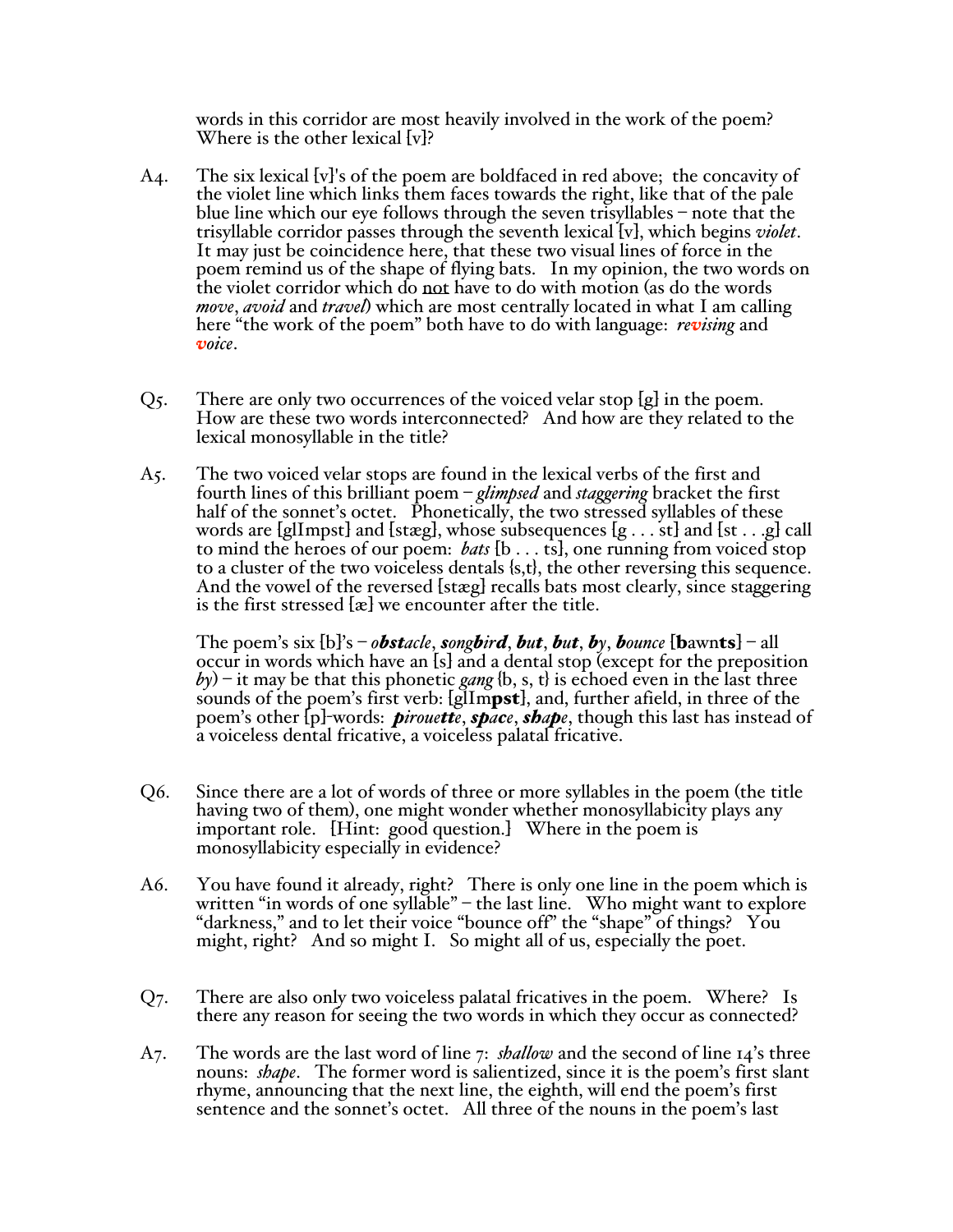line are highlighted, due to the fact that it is the only line which contains three nouns. And lines 7 and 14 describe closely related activities – sounding out the shape of spaces (line 7), and sounding out the shape of things (line  $I_4$ ).

Q8. The longest word in the poem is defined (in part) in the Oxford English Dictionary as:

> Relationship or kinship generally between individuals or races. *collect.* Relations, kindred.

Crucial in the meaning of this term is the fact that it describes a relationship between two or more entities. But the title only implies that some entity or other has an affinity to bats. What sense can be made of this cryptic suggestion? What is/are the other entity/entities that bear an affinity to bats?

- A8. The affinity obtains between bats and poets, both of who use their voice a bit like the way a blind person uses their cane – to explore the immediate context.
- Q9. Can you comment on the poem's syntax? In particular, how does the author make use of main and subordinate clauses? There are four dashes in the poem – how are they related to its syntactic structure? How can one make sense of their placement?
- A9. The author makes **no** use of main clauses. The poem consists of an eightline *that*-clause, which concerns mainly the sense of sight (though there is a minor mention of sound, in line 7), and of a six-line *that*-clause, which concerns largely the sense of hearing. How do these two complement clauses explain an affinity? I would say they do this in that they can be heard as being the subject of *explain*, in a sentence like this one:

*That (lines 1-8) and that (lines 9-14) explains the poet's affinity for bats.*

As for the dashes, there are two in the (first two lines of the) octet, and two in the (first two lines of the) sestet. The second lines of both octet and sestet end in dashes, which is another way of suggesting that what is sauce for one of them should be sauce for the other.

- Q10. Finally and chronically, how are the answers to all of the above interrelated? It has been said that all poems are about writing poems. Whether this can be asserted in such a general way we will leave aside. But could it be true for this poem?
- A10. Here, I feel that the poet is telling us about the way poems come to her they come tentatively, shyly. Her motions in trying to find them are darty and swoopy, just as are the foraging of the bats.

Hypothesis: Bats and poets are each other.

Less check it out: